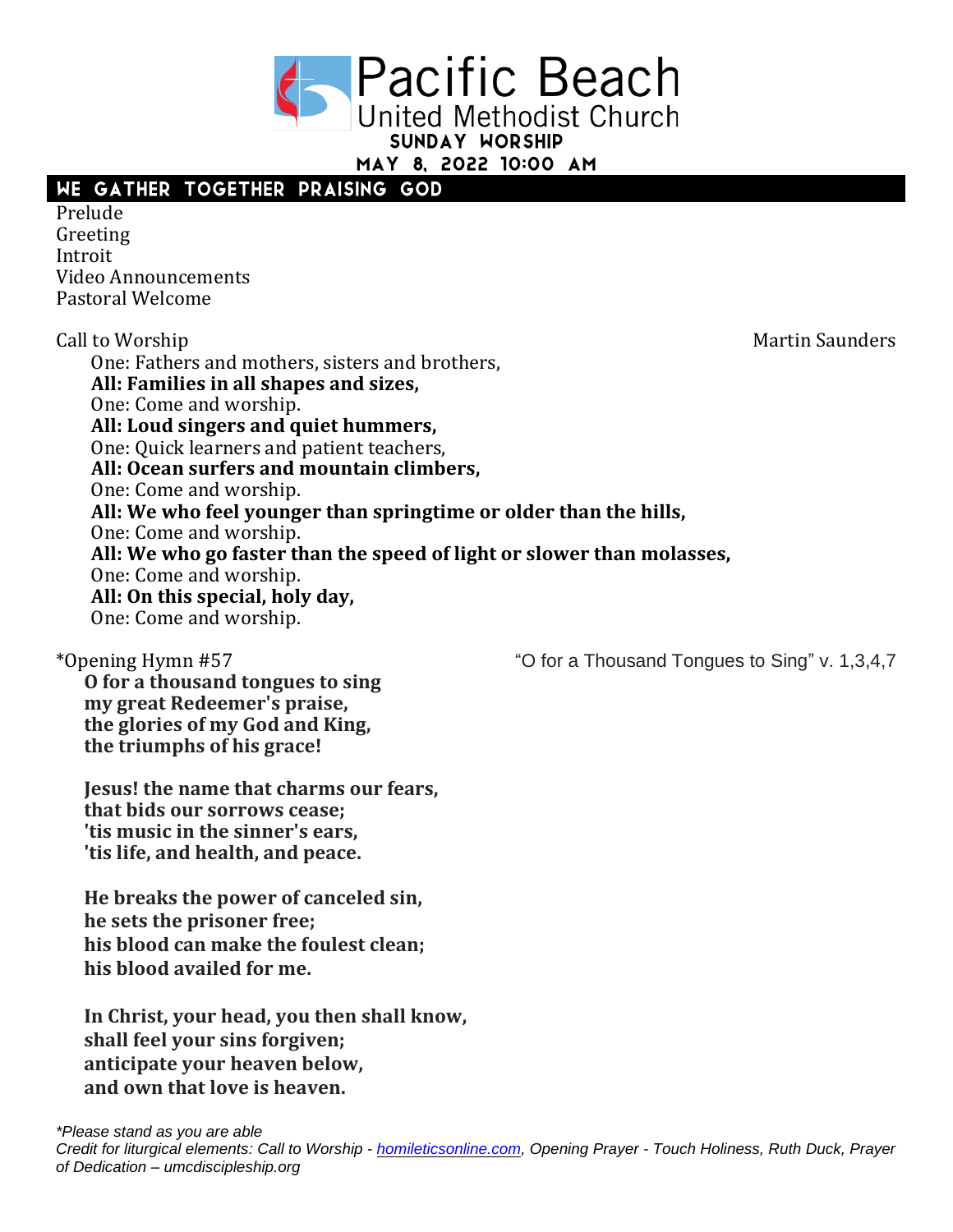\*Opening Prayer Martin Saunders

\*Sharing the Peace of Christ (*pass the peace as we sing "Let Our Earth be Peaceful" #3159)*

**Let our earth be peaceful, Let our hearts be hopeful, Let our hands be gentle for the love of God.**

**Let our ways be mindful, Mending what is hurtful, Doing what is needful for the love of God.**

**Let our lives be fruitful, Beautiful and playful, Every day be thankful for the love of God.**

## WE LISTEN FOR THE WORD OF GOD

Children's Time Pastor Lori Leopold Music to Lift Our Spirits

Scripture: Acts 9:36-43 Martin Saunders Message: "Get Up" Pastor Lori Leopold

WE RESPOND TO GOD'S LOVE

Song of Prayer (*we pray for God's guidance as we sing#3119 "Take, O Take Me as I Am")* **Take, O take me as I am; Summon out what I shall be: Set your seal upon my heart and live in me.**

Prayers of the People

The Lord's Prayer **Our Father, who art in heaven, hallowed be thy name. Thy kingdom come, Thy will be done on earth as it is in heaven. Give us this day our daily bread. And forgive us our trespasses, as we forgive those who trespass against us. Lead us not into temptation, but deliver us from evil. For thine is the kingdom, and the power, and the glory, forever. Amen.**

Invitation to the Offering

Offertory

\*Doxology **Praise God, from whom all blessings flow; praise God all creatures here below; Alleluia! Alleluia! Praise God the source of all our gifts! Praise Jesus Christ, whose power up-lifts!**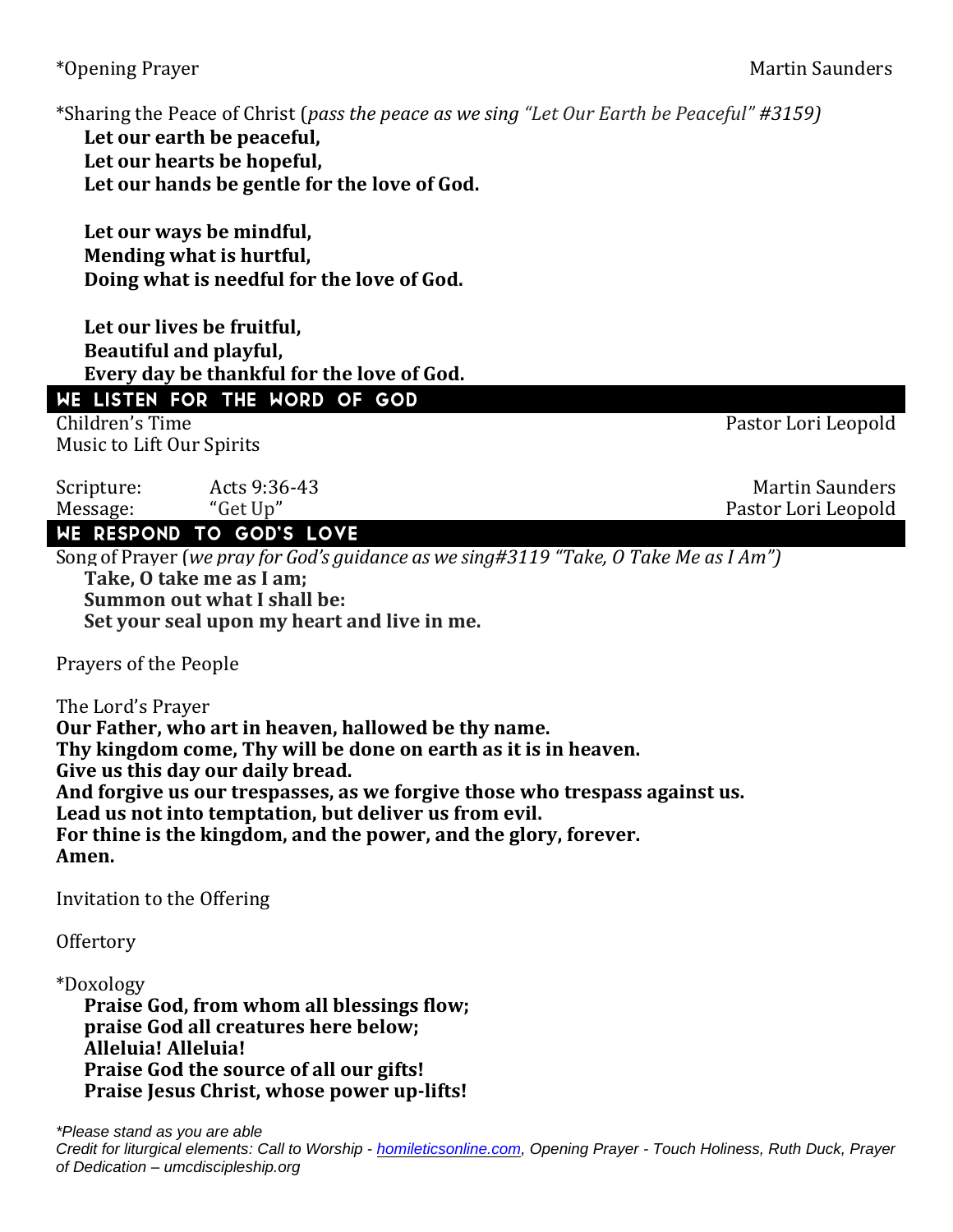**Praise the Spirit, Holy Spirit! Alleluia! Alleluia! Alleluia!**

\*Prayer of Dedication Martin Saunders

**All: Holy God, you work wonders beyond our imagination. Thank you for all the faithful people you have inspired in the history of the church. You have sent into our lives kind Christians who have encouraged us in beautiful ways. Help us to keep growing as disciples led by your Spirit. May we become more devoted to good works and acts of charity, so that others will be blessed in turn. We pray in Jesus' name. Amen.**

\*Hymn #710 "Faith of Our Mothers"

**Faith of our mothers, living still, in spite of dungeon, fire, and sword; O how our hearts beat high with joy whene'er we hear that glorious word!**

**Refrain: Faith of our mothers, holy faith! We will be true to thee till death.**

**Faith of our mothers, we will strive to win all nations unto thee; and through the truth that comes from God, we all shall then be truly free. [Refrain]**

**Faith of our mothers, we will love both friend and foe in all our strife; and preach thee, too, as love knows how by kindly words and virtuous life. [Refrain]**

\*Benediction

\*Eagle's Wings

**And God will raise you up on eagle's wings, bear you on the breath of dawn, make you to shine like the sun, and hold you in the palm of God's hand.**